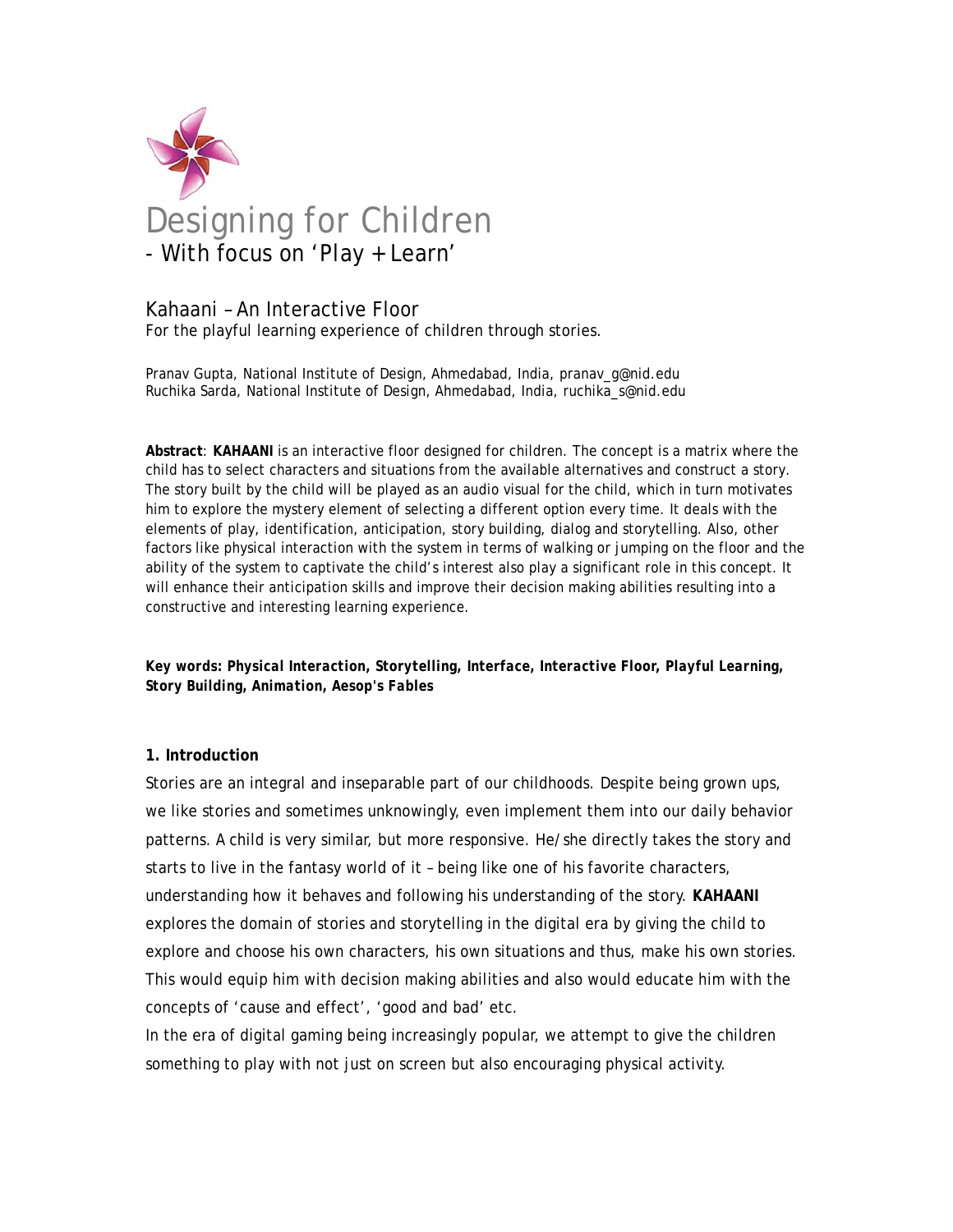#### **2. Background Story**

## **2.1 Physical Play v/s Digital Gaming**

As we all know, digital gaming is at an all time high. This is not only because of the engrossing graphics, and strong multimedia, but also due to the fact that the parents do not want their child to lag behind. Physical play on the other hand is not much stressed upon neither by the parents nor by the children themselves. But, the fact is that it is much more important than digital gaming. There are several benefits of physical play like interacting socially, alleviating stress and mild to moderate depression etc. Through this interactive floor, we attempt to combine the two by making them jump on it and then watching their own creation!

## **2.2 Storytelling in the Digital Era**

Although a significant change has come but storytelling and story building still prevails. This may be through TV Serials, physical games or digital games. Each of them have their own importance and are necessary elements from time to time. Every character, every situation and even every line in the story matters to a child as he builds up his fantasy world around it. The fantasy element of stories allows children to reflect more clearly on real experiences through powerful imaginary experience. Donaldson (1978) observes that there exists 'a fundamental human urge to make sense of the world and bring it under deliberate control'. She argues that this urge for children to make meaning is best served in contexts not totally 'disembedded' from their world of experience. Stories, when comprehensible to children, have the advantage of being embedded in human concerns such as characters, events and binary themes, and yet offer the child the chance to 'decentre' from the immediacy of their personal lives. They become able to look at themselves through looking at and thinking about others (Robert Fischer-Teaching Thinking and Creativity, 1999).



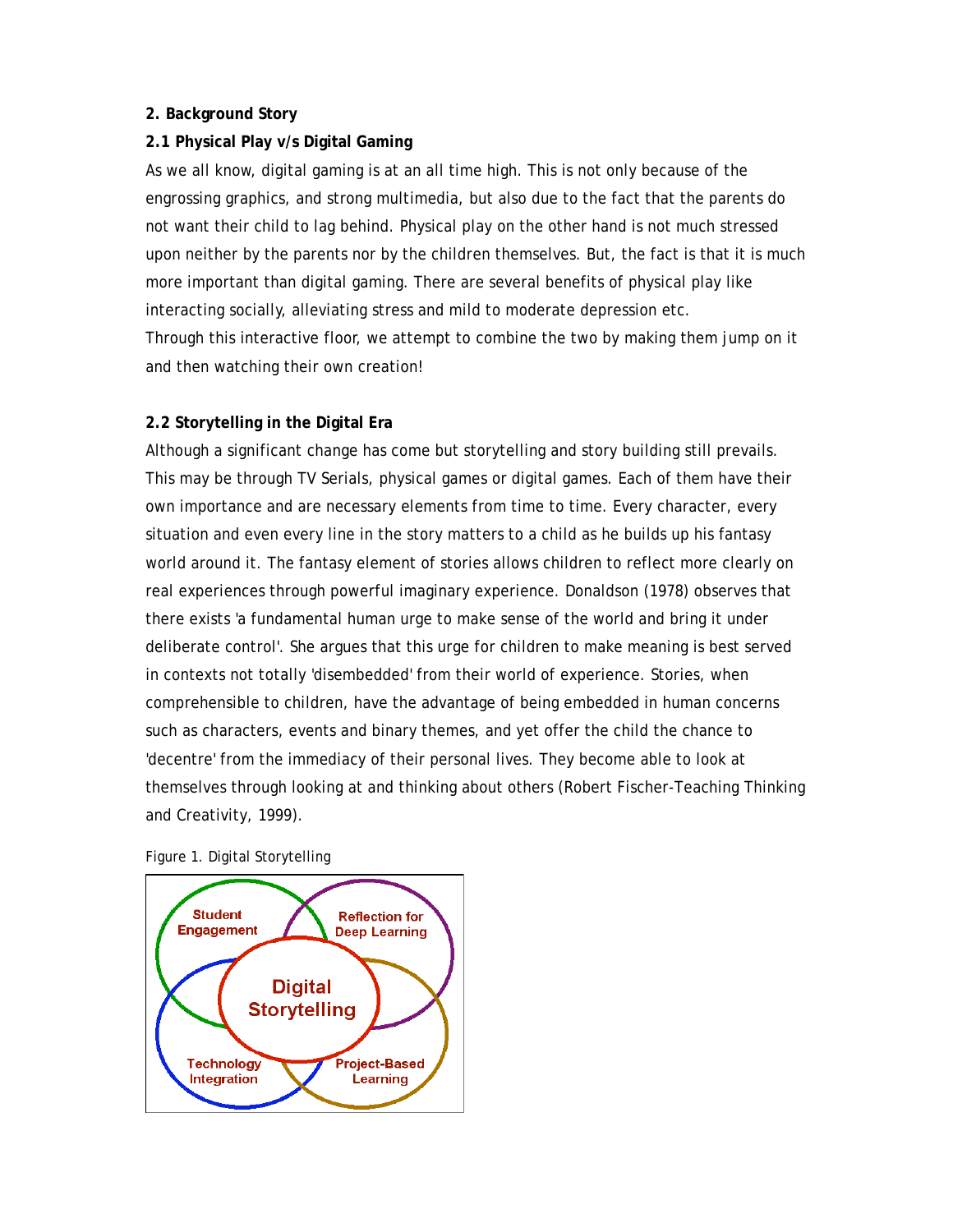#### **2.3 Why Aesop's Fables?**

Aesop's Fables are an assorted collection of short stories which deliver a moral or learning at the end. The main characters of the stories are animals who are subjected to different conditions. Looking at the Indian context, 'PANCHATANTRA' and 'JATAK KATHAYEIN' provide a similar collection of animal stories. Upon user research, we found that children relate to them very easily and are quite curious about the happenings in the story of their favorite animal/character. The morals and teachings at the end of each story develop a sense of social and cultural behavior among them. It inspires them a lot and teaches them the valuable lessons of life, which in turn show them the path to becoming good citizens and better people.

## **3. KAHAANI – An Interactive Floor**





The underlying idea for this concept was to enable children to live an ideal future with morals and values. Also to mention, while brainstorming for the same, we had to keep in mind that we do not provide any other interface for him/her to learn and then play with. While looking at a child's environment and surroundings we moved in onto interfaces either the wall or the floor. The floor was chosen from the two as children of the age 5-7 yrs. are hyperactive and would love colors, animals and physical activities along with that.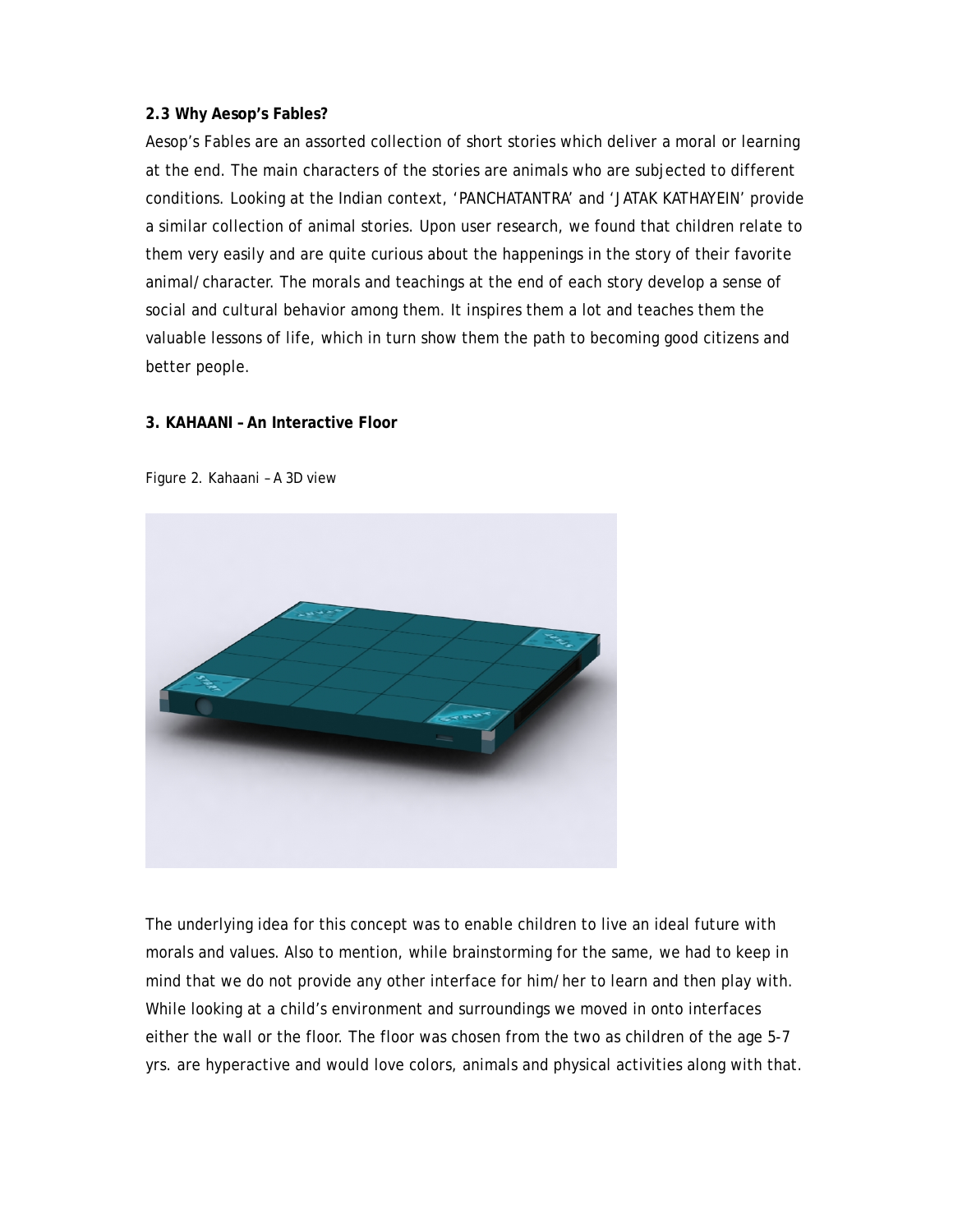It is only after choosing the right interface that we moved on to choosing the mode through which the goals could be achieved.

On doing a user research on the children of that age, we found out that most of them had a flair for cartoons and stories. All of them liked to play games and many just won't let go of their computer/TV games.

Parents too tried to teach morals through stories and poems. Often, the grandparents (in case of joint families) took care of their grandchildren and hence the medium of storytelling and cartoons was taken up as the essence of this concept.

Moving on, we had to do an ergonomic study for designing the floor. The anthropometric data of children aged 5-7 yrs was taken in consideration and is summarized as under:

Table 1. Anthropometric data of foot lengths of children

| Age in Years | Published Lengths                  | Findings                                                                                                        |
|--------------|------------------------------------|-----------------------------------------------------------------------------------------------------------------|
| $2-3$ yrs.   | 6 1/8" to 6 1/2"                   | $\frac{5 \frac{1}{8} \times 1000 \text{ J} \cdot \text{K}}{6 \frac{1}{4} \times 1000 \text{ J} \cdot \text{K}}$ |
| $4-6$ yrs.   | $613/16"$ to 7 $\frac{1}{2}$       |                                                                                                                 |
| 7-8 yrs.     | $7 \frac{1}{2}$ to 8 $\frac{1}{2}$ | 7" to 8 1/8"                                                                                                    |

Figure 3. Average foot size of a child



After analyzing the foot lengths of the children, we further decided to keep the size of each unit from the floor as twice the foot length, i.e. 30 centimeters. This approximation was taken due to the fact that the children would also need to look where they are standing and what do they want to do next.

The result of all this was an interactive floor with a matrix of 5X5, i.e. 25 options on it. The child starts from the corners which are the trigger points and ends at one of them. Each corner carries a theme of stories and the iconic representations of each theme could be clearly seen on them. The chosen themes were:

- i. Aesop's Fables
- ii. Fairytales
- iii. Superheroes
- iv. Human life stories like Akbar Birbal etc.

The choice of the themes is based on the user research patterns of children. The inclusion of both fairytales and superheroes caters to girls and boys alike so that no group is left unattended.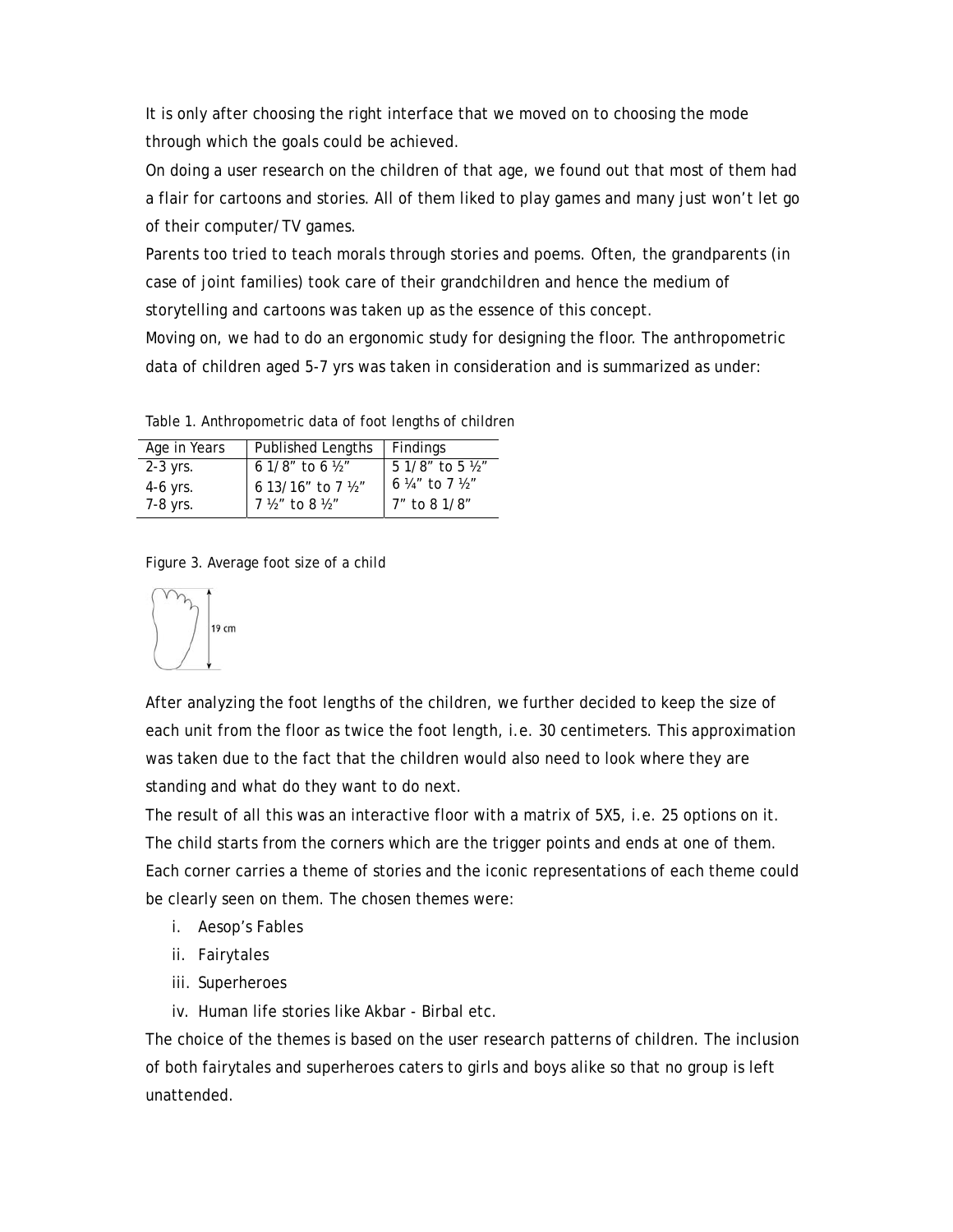The color of the floor is kept in accordance with color theory and child psychology. It is calm yet dynamic and the variety of colors pooled in through visuals and animations add an extra interest for them.

## **3.1 Why take a 5X5 matrix?**

Looking at the heart of storytelling, be it digital, comical, TV, or for that matter, any form, has the following key elements:

- i. Overview of the Character,
- ii. Setting,
- iii. Plot, &,
- iv. Backstory.

These constitute the basic structure of the story. Everything else is a wraparound to give the story a mass and volume. Since we are combining the art of storytelling within a digital interface, the following key elements come into play:

- i. A point of view (first person, third person etc.),
- ii. A dramatic question (what happens next?? The plot of the story),
- iii. Emotional content,
- iv. The gift of voice,
- v. The power of a soundtrack,
- vi. Economy, and,
- vii. Pacing.

During play, the child comes in contact with the first three elements directly. Others serve as an add-on because the animation itself becomes much captivating for the child. It was then that these three were combined with the previous four elements. Now, to keep the child's interest, we let him make a choice of his own characters & the situations it may be in. Looking from the psychological point of view, neither should the game be too small that the child leaves it after sometime and nor should it be too long to complete so that he leaves it on getting bored. Taking a 5X5 matrix provided us with enough number of interactions to keep him engrossed and interested.

#### **3.2 Interactions with the floor**

As the mode of interaction was taken to be the floor, the interactions are intuitive, like walking, jumping etc.

The flow of interactions is as under:

- i. The child stands on a start point and activates the subsequent options.
- ii. He may choose to jump on any of the given choices.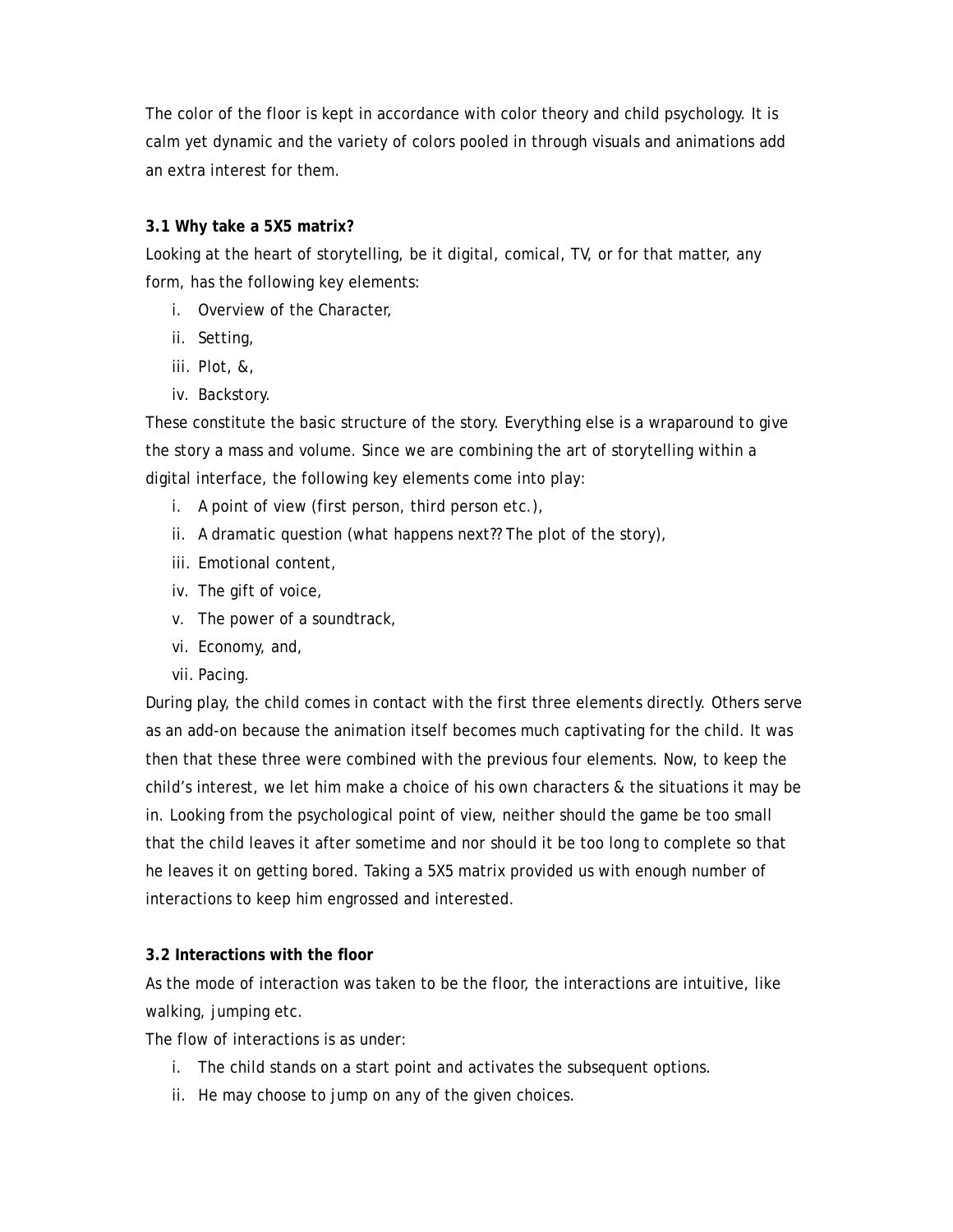- iii. If the child jumps on a non triggered block, the floor will not react, rather, it will be reset if it is left unattended after that. On completion of 5 minutes, it shuts down by itself.
- iv. On further going down the storyline, if at any point of time he/she wishes to change a previous choice they made, they can go back to the predecessor and make the desired choice.
- v. A remote and a touch sensitive LED panel have been provided to handle functions like volume control, ON/OFF, Play, Pause & Stop etc. (Figure 4).

Figure 4. Touch Sensitive LED Panel



#### **3.3 Functions of the floor**

KAHAANI uses the medium of non linear storytelling to take the child ahead. For the child, the stories are almost endless and they are pretty non-linear. But, we had designed it in such a manner that the story being played and the choice of characters are related. Another point is that, not complete freedom has been provided to the child. He does not have all the adjacent options available while standing on a block.

The floor follows a top down approach where the trigger points for the themes are on the corners and they serve as the starting points.

- i. The child chooses a starting point from the four diagonal points (Figure 5(a)).
- ii. He gets three choices in front of him (Figure 5(a)).
- iii. If he chooses one from the diagonal line, he gets three more options.
- iv. On the other hand, if he chooses otherwise, only two choices are given to him (Figure 5(b)).
- v. Since it is a top-down approach, the story ends at the diagonal opposite or on the opposite 'end point'.
- vi. As soon as he/she gets off the floor, the path taken by them is further illuminated and a story is played as an animation on the floor. The most interesting part for the child is that the story played has been made by him and all the characters and situations are those that were decided by him, giving him a whole new experience and excitement altogether.
- vii. When only one of the 'end points' remains as the choice, it is illuminated more and the other two end points are removed. However, as mentioned earlier, they may reappear if the child wishes to step back.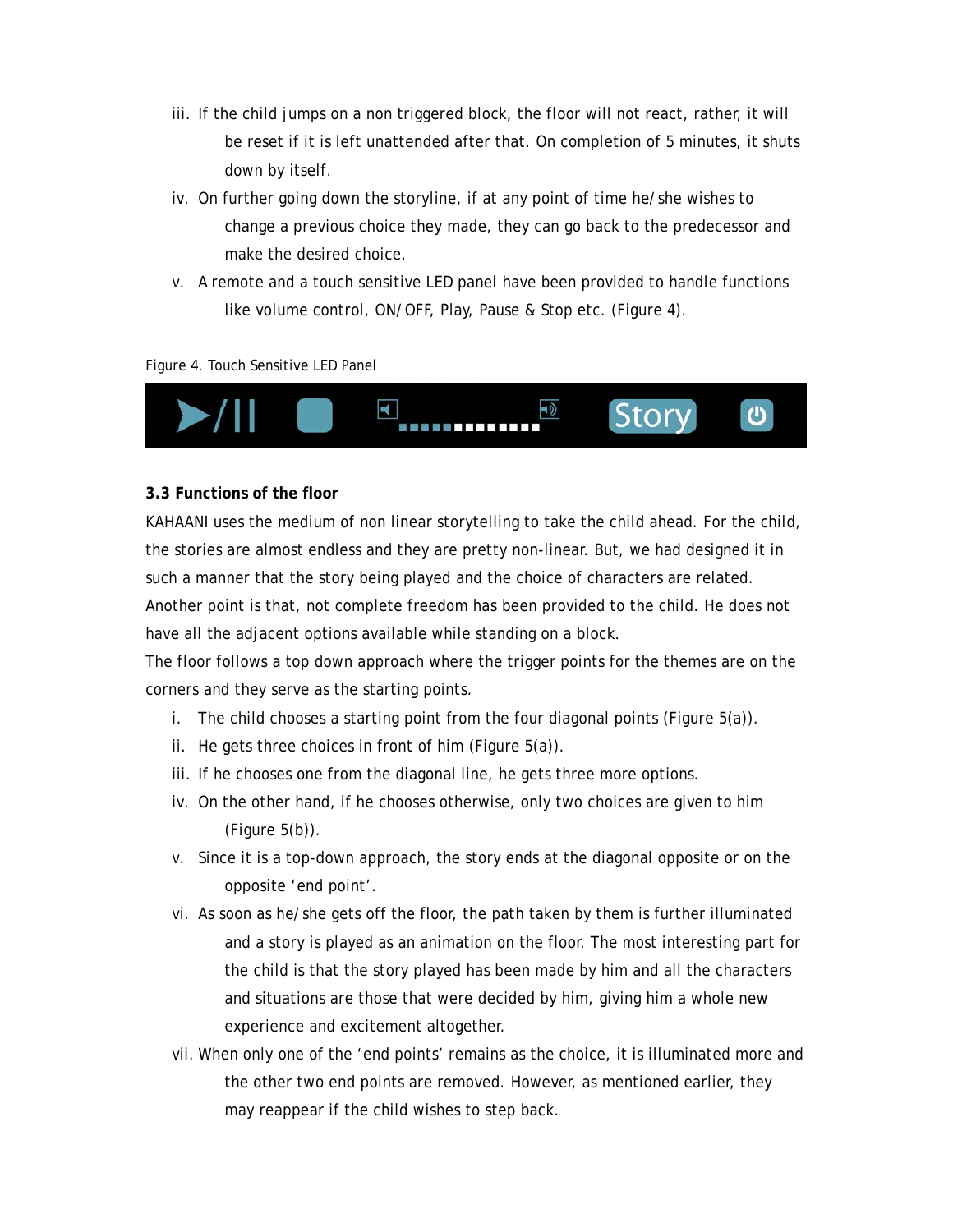





## **3.4 Technical aspects and know-how**

The two major components within the floor are:

- i. LCD Screens, and,
- ii. Infra Red / Pressure Sensors.

The floor is so constructed that each corner has an IR sensor. All the sensors work to determine the position of the child on the floor. According to that, the subsequent visuals are changed on screens. There are 25 screens of 30X30cm<sup>2</sup> each. All of them are covered with a transparent protective covering like carbon fiber/thick glass/acrylic etc. The protective layer is kept so as to shield the screens from getting damaged. A motherboard is also integrated within the floor which takes in all the data from the sensors, processes it and changes the screen images as per the need.

An alternative approach of doing the same is by the use of pressure sensors beneath each tile. They send the signal to the motherboard, which in turn displays the respective images on the screens.

Some other components added are as under:

- i. Battery: A rechargeable battery has been integrated within the hood with a charging slot on one of the side panels of the floor.
- ii. Remote: The remote, as already been discussed, has been provided within a slot in the floor itself. The slot is on the same panel as that of the charging slot. The IR signal receiver from the remote is placed around the central tile like a belt. This is to ensure equal reception of signals from all four sides.
- iii. Battery level put on the opposite side panels for stereophonic sound during the play of the animation.
- iv. An LED touch sensitive panel also has been provided on one of the side panels to control volume, ON/OFF, Play, Pause and Stop etc.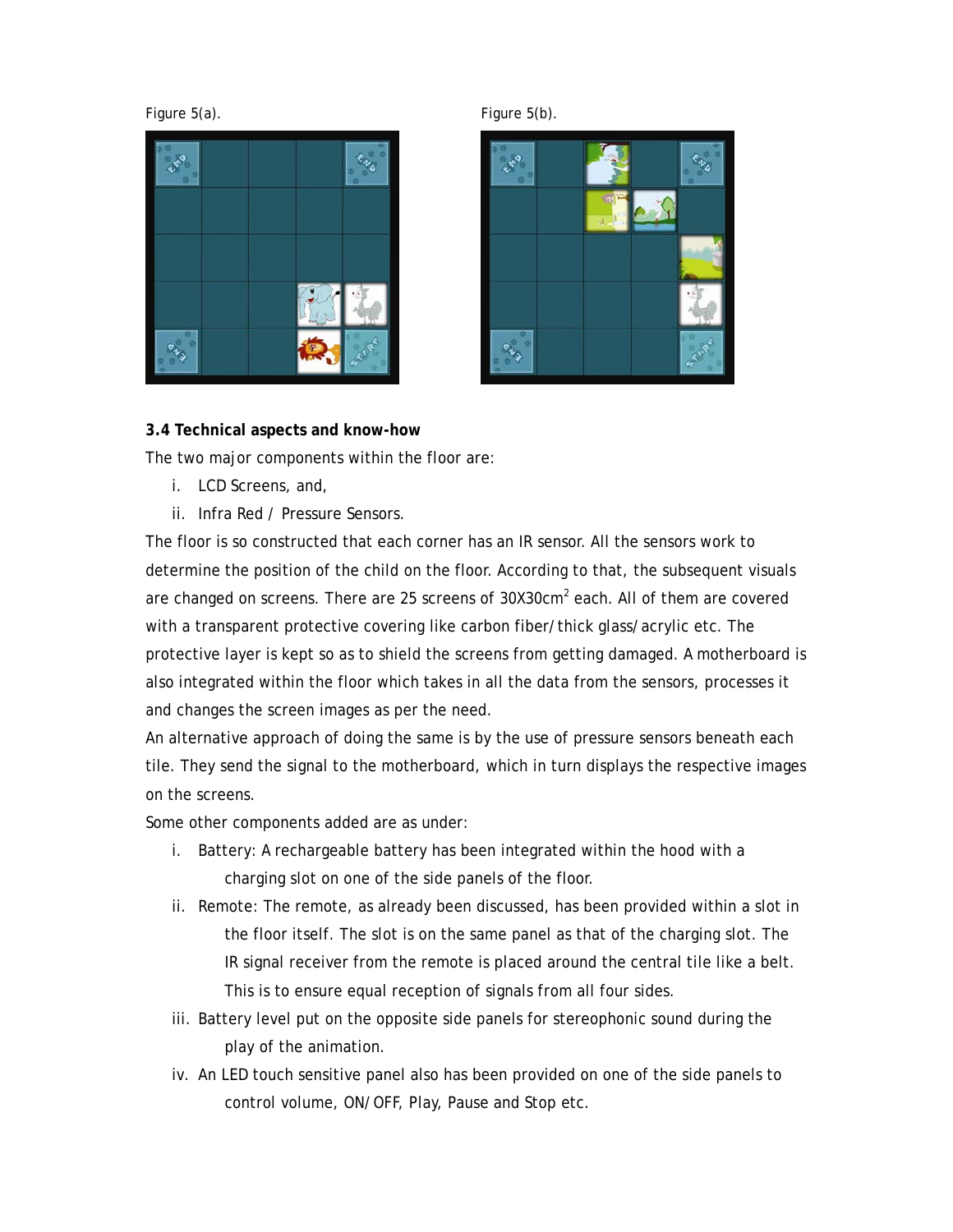## **3.5 Physical dimensions of the floor**



Figure 6. Dimensions of the floor

The floor stands at a height of 15 cms, taking into account all the added components. Since it has a 5X5 matrix of tiles with each tile being 30 X 30 cm2, the size of the floor approximates to 160 X 160 cm2 i.e. around 5.25ft X 5.25ft.

#### **Conclusion**

From the research and study of the above topics, we conclude that coming up with such a product will result in a playful interactive experience for children. Today when computer games and television have overpowered outdoor games this is an attempt to encourage physical activity in children in the form of interacting with the floor. Also, it will enhance their anticipation skills and improve their decision making abilities resulting into a constructive and interesting experience.

#### **Acknowledgements**

We would like to thank Mr. Jignesh Khakhar for his able guidance under which we were able to complete this project.

We would also mention Mr. Arshad Pathan for helping us with the upcoming technologies and trends. He was also helpful for integrating the technologies and the physical structure.